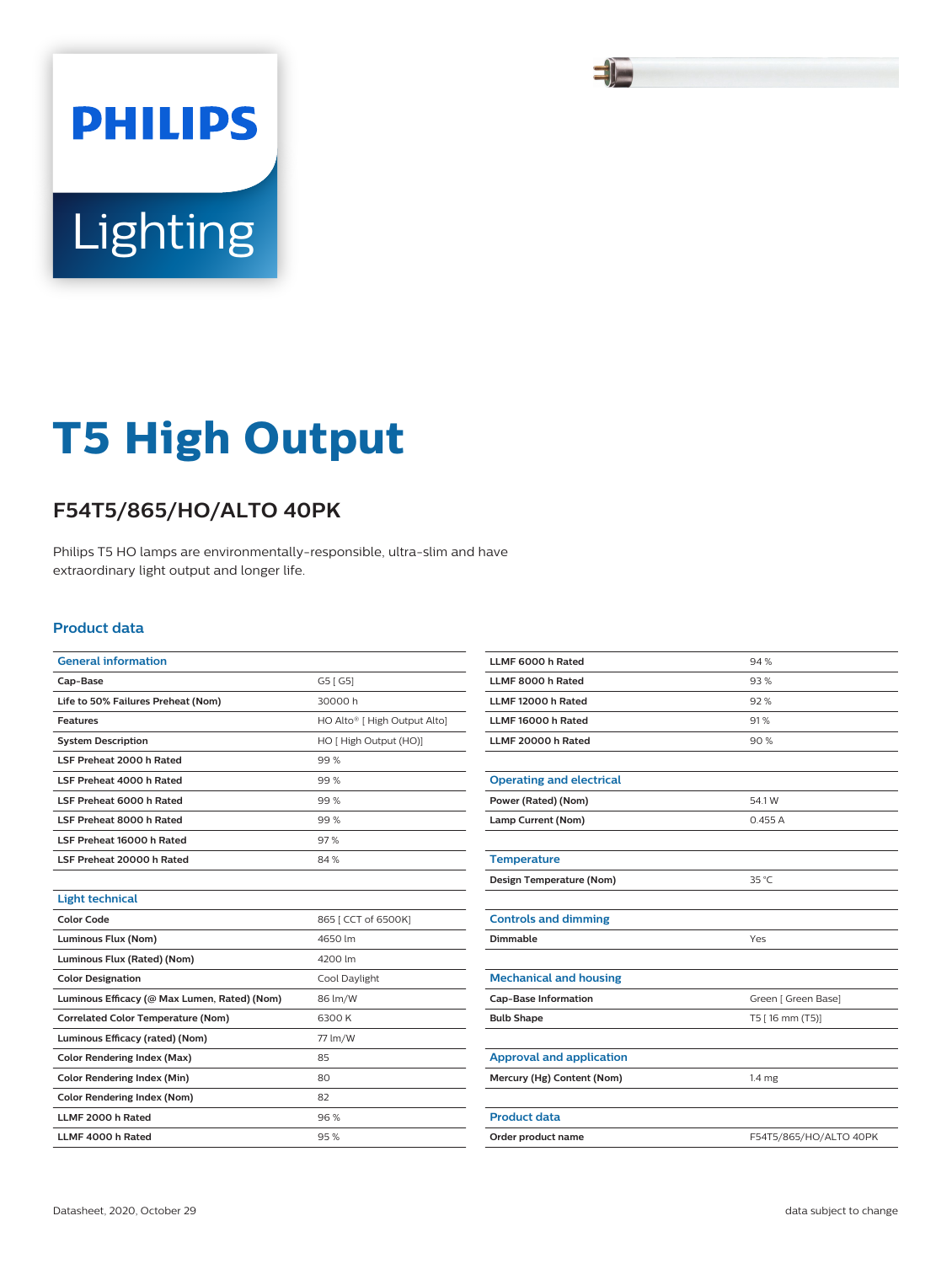#### **T5 High Output**

| <b>EAN/UPC - Product</b>             | 046677147457 |
|--------------------------------------|--------------|
| Order code                           | 147454       |
| <b>Numerator - Quantity Per Pack</b> |              |
| Numerator - Packs per outer box      | 40           |

| Material Nr. (12NC) | 927993186522 |
|---------------------|--------------|
| Net Weight (Piece)  | 104.500 g    |

#### **Dimensional drawing**



| Product           | $D(max)$ A (max)                              | $B(max)$ $B(min)$ | C (max) |
|-------------------|-----------------------------------------------|-------------------|---------|
| F54T5/865/HO/ALTO | 17 mm 1149.0 mm 1156.1 mm 1153.7 mm 1163.2 mm |                   |         |
| 40PK              |                                               |                   |         |

#### **F54T5/865/HO/ALTO 40PK**

#### **Photometric data**



#### **Lightcolor /865**

#### **Lifetime**









**MASTER TL5 HO/ActiViva Life Expectancy 12 h cycle**